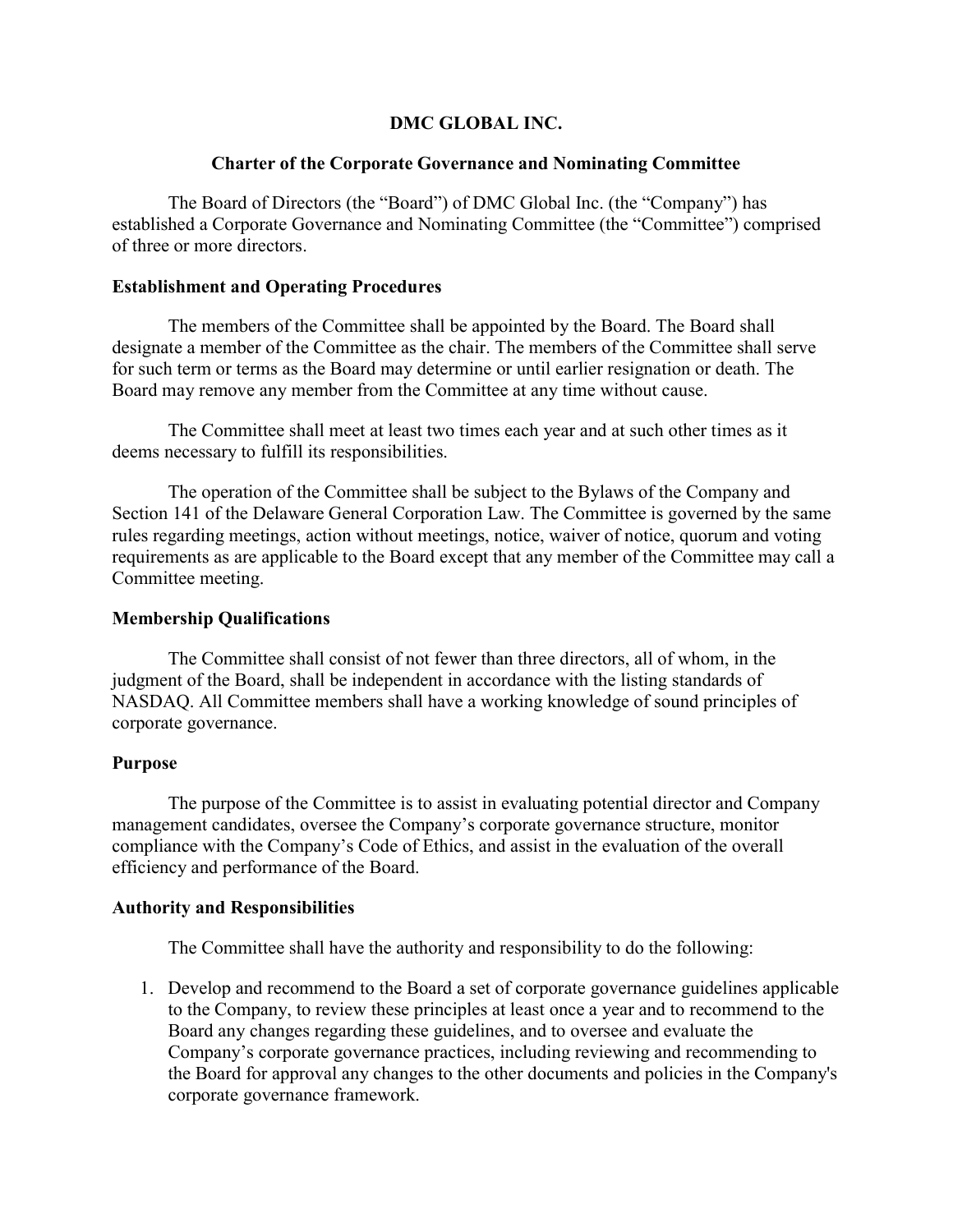- 2. Review periodically and make recommendations to the Board concerning the appropriate size, functions and needs of the Board.
- 3. Develop and recommend to the Board the criteria for Board membership, including, among other things, integrity, independence, diversity of experience, leadership and the ability to exercise sound and ethical business judgment. Develop and establish criteria for both independent and non-independent director consideration.
- 4. Consider, recommend to the Board and interview candidates to fill new or vacant positions on the Board, consistent with the criteria approved by the Board. The Committee will engage the full Board in the interview and consideration process once the number of candidates has been screened to preferred finalists.
- 5. Review and interview director candidates recommended by the Company's stockholders in light of the criteria approved by the Board.
- 6. Make recommendations to the Board regarding the selection and approval of the nominees for directors to be submitted to a stockholder vote at the annual meeting of stockholders.
- 7. Develop and establish "best practices" and a process for the annual performance evaluation of the Board and its committees and to oversee the conduct of this annual evaluation. The primary purpose of this effort is to improve Board and Committee performance. Five potential areas to be addressed for the evaluation are: (a) strategic direction and implementation, (b) financial performance monitoring, (c) CEO development, evaluation and succession, (d) monitoring and evaluating the legal, regulatory and ethical performance of the Board and (e) crisis management.
- 8. To review the Board's committee structure and composition and to make recommendations to the Board regarding the appointment of directors to serve as members of each committee and committee chairmen.
- 9. In coordination with the Audit Committee, review and monitor compliance with the Company's Code of Ethics (the "Ethics Code"), investigate any alleged breach or violation of the Ethics Code and enforce the provisions of the Ethics Code, it being understood that the Audit Committee shall have primary responsibility for aspects of the Ethics Code that relate to financial statement and reporting issues and related-party transactions that would be required to be disclosed pursuant to Item 404 of SEC Regulation S-K, and the Committee shall generally have primary responsibility for other aspects of the Ethics Code.
- 10. To determine stock ownership guidelines for the CEO, other senior executives and members of the Board and monitor compliance with such guidelines.